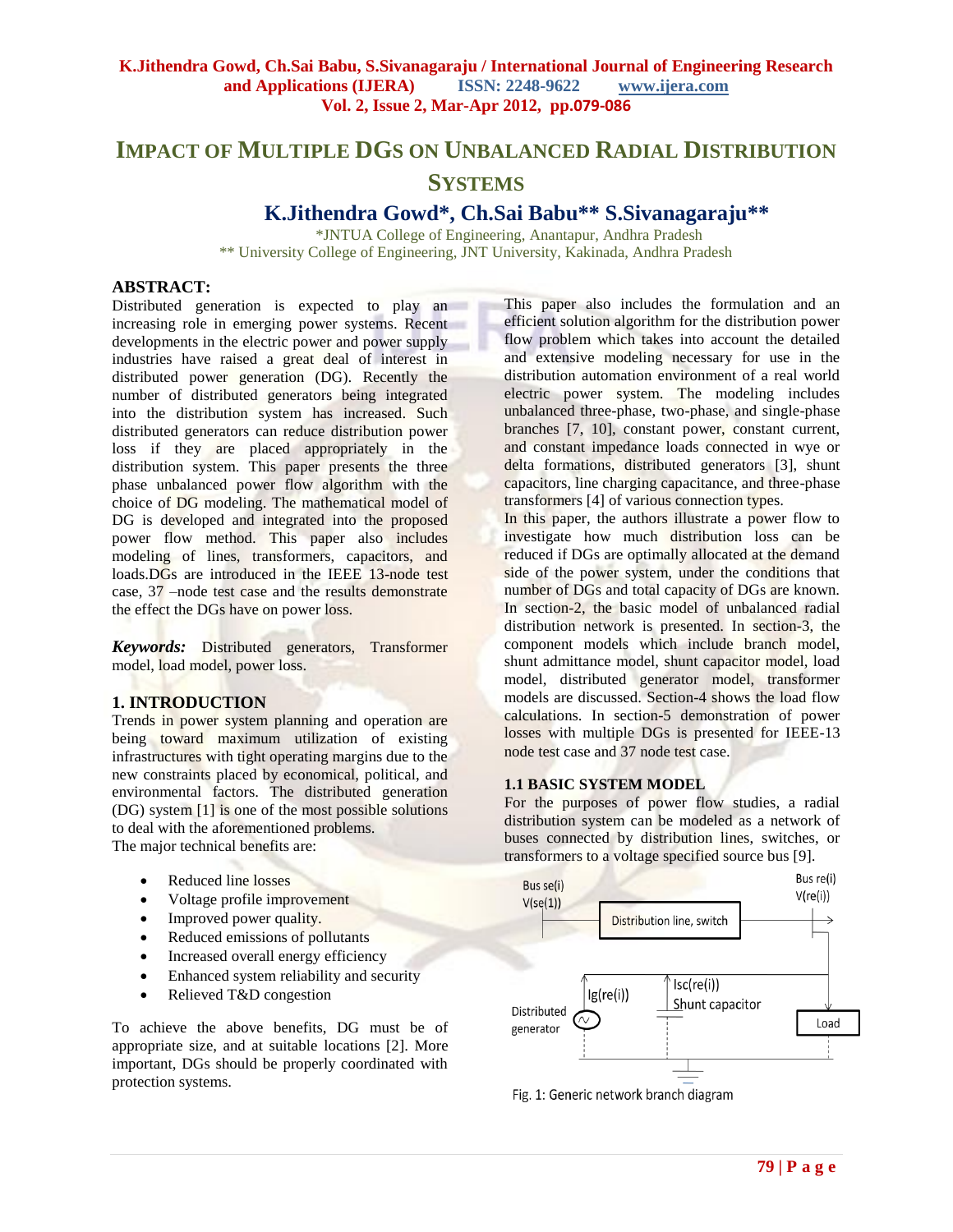Each bus may also have a corresponding load, shunt capacitor, and distributed generator connected to it. The model can be represented by a radial interconnection of copies of the basic building block shown in Fig.1. The dotted lines from distributed generator, shunt capacitor, and load to ground are to indicate that these elements may be connected in an ungrounded delta configuration.

## **2. COMPONENT MODELLING**

The models used for loads, shunt capacitors, distributed generators [3], distribution lines, switches, and transformers [4]. These models provide relationships between the relevant voltages, currents, and power flows [6].

## **2.1 BRANCH MODEL**

A simple circuit model is shown in Fig.2 and its parameters are shown in Fig.3 for a three-phase, fourwire grounded star system [7, 10].



Fig. 2: Representation of distribution line



Fig. 3: Three-phase four-wire line model

Line charging admittance is neglected at the distribution voltage level. For this four-wire system, Carson's equations lead to the development of an impedance matrix of  $4 \times 4$  dimension. This matrix is used to calculate conductor voltage drop as shown below. Using Kirchhoff's voltage law, one may

write:

$$
\begin{bmatrix}\nV_1^{ag} - V_j^{ag} \\
V_1^{ag} - V_j^{ag}\n\end{bmatrix} = \begin{bmatrix}\nze_{ij}^{aa} ze_{ij}^{ab} ze_{ij}^{ac} ze_{ij}^{ca}\n\end{bmatrix} \begin{bmatrix}\nI_{ij}^{a} \\
I_{ij}^{b} \\
I_{ij}^{b} \\
I_{ij}^{b} \\
I_{ij}^{b} \\
I_{ij}^{c} \\
I_{ij}^{c} \\
I_{ij}^{d} \\
I_{ij}^{d} \\
I_{ij}^{d} \\
I_{ij}^{d} \\
I_{ij}^{d} \\
I_{ij}^{d} \\
I_{ij}^{d} \\
I_{ij}^{d} \\
I_{ij}^{d} \\
I_{ij}^{d} \\
I_{ij}^{d} \\
I_{ij}^{d} \\
I_{ij}^{d} \\
I_{ij}^{d} \\
I_{ij}^{d} \\
I_{ij}^{d}\n\end{bmatrix} (1)
$$



|  |  |  |  | $\begin{bmatrix} V_i^a \\ 0 \\ 0 \end{bmatrix} = \begin{bmatrix} V_i^a \\ 0 \\ 0 \end{bmatrix} = \begin{bmatrix} ze_{ij}^{aa} 0 & 0 \\ 0 & 0 & 0 \\ 0 & 0 & 0 \end{bmatrix} \begin{bmatrix} I_{ij}^a \\ 0 \\ 0 \end{bmatrix}$ (2) |
|--|--|--|--|-----------------------------------------------------------------------------------------------------------------------------------------------------------------------------------------------------------------------------------|

Similarly for phase's b and c, one may write expression as below:



## **2.2 SHUNT ADMITTANCE MODEL**

The fig.4 represents the shunt admittances connected to each phase and the admittances connected between the phase and ground. The directions of currents injected by the shunt admittances are represented in the Fig.5



Fig. 4: Shunt capacitances of the line sections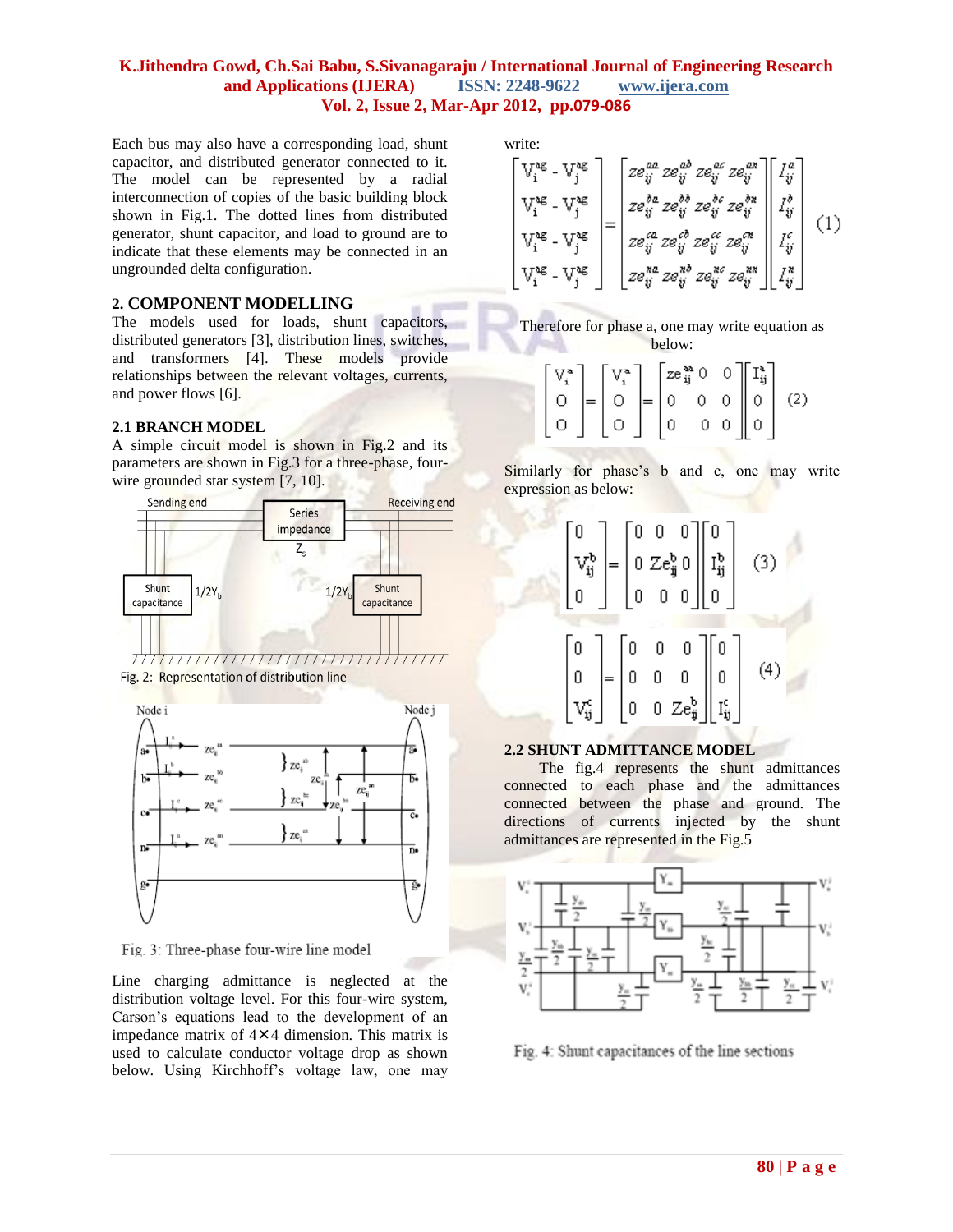

Fig. 5: Representation of the flow of currents due shunt capacitances

$$
I_a = (-y_{ab}(V_a - V_b) + y_{ca}(V_c - V_a) - y_{aa}V_a)/2
$$
  
\n
$$
I_b = (-y_{ab}(V_a - V_b) - y_{bc}(V_b - V_c) - y_{bb}V_b)/2
$$
 (5)  
\n
$$
I_c = (-y_{bc}(V_b - V_c) - y_{ca}(V_c - V_a) - y_{ca}V_c)/2
$$

#### **2.3 SHUNT CAPACITOR MODEL**

Shunt capacitors, often used for reactive power compensation in a distribution network, are modeled as constant capacitance devices. Capacitors are often placed in distribution networks to regulate voltage levels and to reduce real power loss. The Fig.6 & Fig.8 represents the capacitors placement in wye and delta connections and Fig.7 & Fig.9 represent the flow of currents due to these connections respectively.



Fig. 6: Capacitors connected in wye connection



Fig. 7: Representation of flow of currents due to wyeconnected capacitors

$$
I_a = -y^{aa}V_a
$$
  
\n
$$
I_b = -y^{bb}V_b
$$
 (6)  
\n
$$
I_c = -y^{cc}V_c
$$



Fig. 8: Capacitors connected in delta connection



Fig. 9: Representation of flow of currents due to deltaconnected capacitors

ú.

$$
I_{a} = \frac{y_{ab}}{3} \left( -2V_{a} + V_{b} + V_{c} \right)
$$
  
\n
$$
I_{b} = \frac{y_{bc}}{3} \left( -2V_{b} + V_{a} + V_{c} \right)
$$
  
\n
$$
I_{c} = \frac{y_{ac}}{3} \left( -2V_{c} + V_{b} + V_{a} \right)
$$
\n(7)

#### **2.4 LOAD MODEL**

All the loads are assumed to draw constant complex power  $(S = P+iQ)$ . A node in a radial system is connected to several other nodes. However, owing to the structure, in a radial system, it is obvious that a node is connected to the substation through only one line that feeds the node. All the other lines connecting the node to other nodes draw power from the node. Fig.5 shows phase a of a three-phase system where lines between nodes i and j feed the node j and all the other lines connecting node j draw power from node j. Following equations  $(P_{ij}^a + jQ_{ij}^a)$ ,  $(P_{ij}^{\quad b}+jQ_{ij}^{\quad b}), (P_{ij}^{\quad c}+jQ_{ij}^{\quad c})$  refer to the power at the receiving end node j.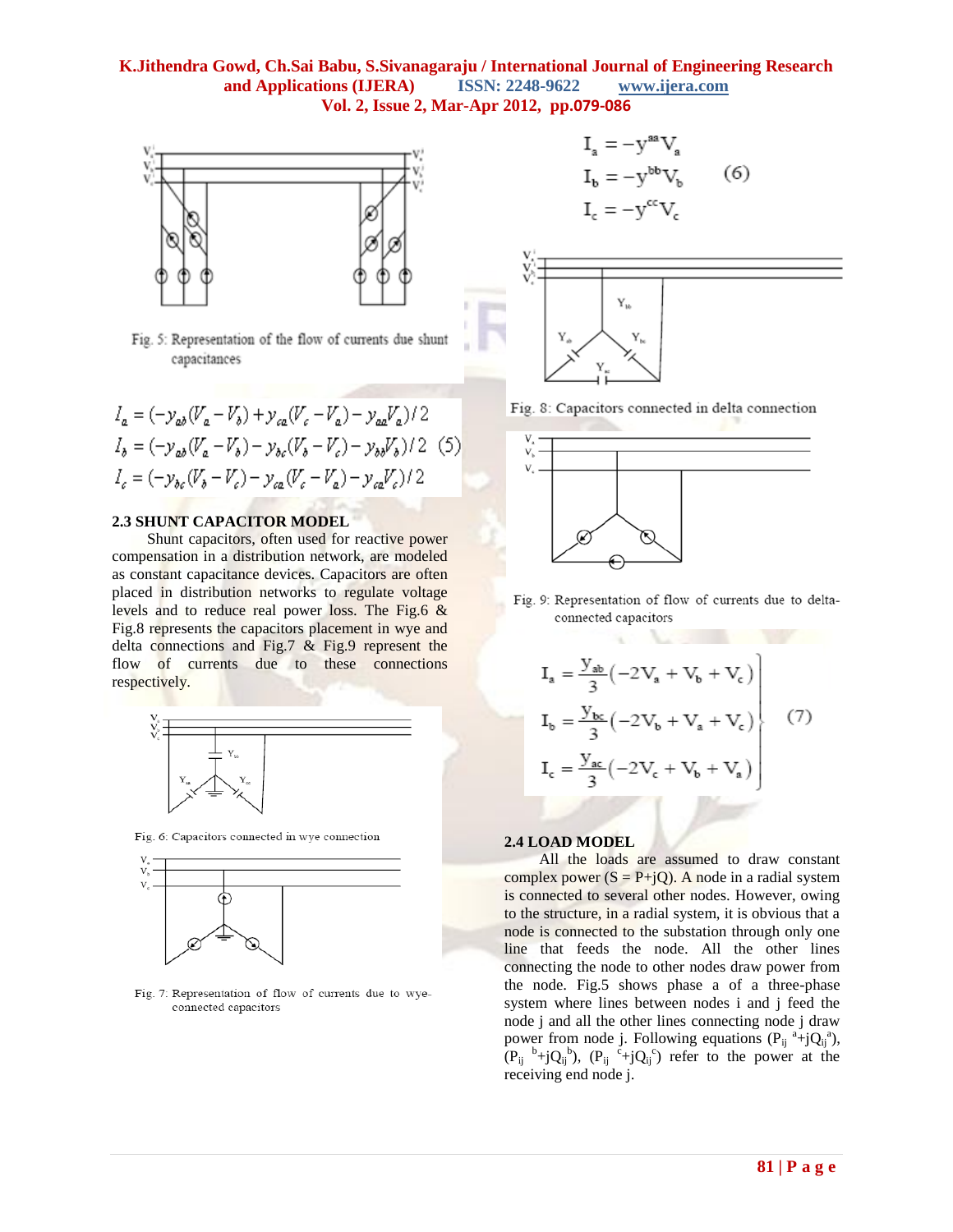$$
I_{ij}^a = \left[ \frac{P_{ij}^a + jQ_{ij}^a}{V_j^a} \right]^* \qquad (8)
$$

$$
\mathbf{I}_{ij}^{\mathbf{b}} = \left| \frac{\mathbf{P}_{ij}^{\circ} + j\mathbf{Q}_{ij}^{\circ}}{\mathbf{x}^{r\mathbf{b}}} \right| \tag{9}
$$

$$
I_{ij}^c = \left[ \frac{P_{ij}^c + jQ_{ij}^c}{V_j^c} \right]^* \qquad (10)
$$

#### **2.4.1 Wye-connected loads:**

In the case of loads connected in wye are single phase loads connected line-to-neutral, the load current injections at the  $K<sup>th</sup>$  bus can be given by  $Ia = (P_m \pm jQ_m) / V_m^*$  m= a, b, c (11) Where  $P_m$ ,  $Q_m$  and  $V_m^*$  denote real power, reactive power and complex conjugate of the voltage phasor of each phase, respectively.

#### **2.4.2 Delta-connected loads:**

 $\overline{\tau r^* - \tau r^*}$ 

The current injection at the  $K<sup>th</sup>$  bus for three-phase load connected in Delta are single-phase load connected line-to-line can be expressed by

$$
I_{a} = \frac{P_{ab} - jQ_{ab}}{V_{a}^{*} - V_{b}^{*}} - \frac{P_{ca} - jQ_{ca}}{V_{c}^{*} - V_{a}^{*}}
$$
 (12)  

$$
I_{a} = \frac{P_{bc} - jQ_{bc}}{V_{ac}^{*} - V_{ab}^{*}} - \frac{P_{ab} - jQ_{ab}}{V_{ca}^{*} - V_{a}^{*}}
$$
 (13)

$$
I_{c} = \frac{P_{ca} - jQ_{ca}}{V_{c}^{*} - V_{c}^{*}} - \frac{P_{bc} - jQ_{bc}}{V_{c}^{*} - V_{c}^{*}} \qquad (14)
$$

All the loads, including shunt capacitors for reactive power compensation are represented by their active  $(P_{L0})$  and reactive  $(Q_{L0})$  components at 1.0.pu. The effect of voltage variation is represented as follows:

$$
P_{L} = P_{L0} |V|^{k} \qquad (15)
$$

$$
Q_{L} = Q_{L0} |V|^{k} \qquad (16)
$$

Where,  $|V|$  is the voltage magnitude,  $K=0$  for constant Power load, K=1 for Constant current load and K=2 for Constant Impedance load. The value of K may be different according to load characteristics.

#### **2.5. DISTRIBUTED GENERATOR**

Distributed generation [1] is an effective means of increasing energy efficiency and reduced energy costs. The distributed generation process puts wasted heat to work. It saves energy by using the reject heat of one process as an energy input to a subsequent process, effectively using the same fuel. When a request is made to generate electricity using distributed generators in parallel with a utility system, there is a need to study the impact of the proposed distributed generators will have upon existing system. There are different types of DGs from the constructional and technological points of view. These types of DGs must be compared to each other to help in taking the decision with regard to which kind is more suitable to be chosen in different situations. However, we are concerned with the location of distributed generation as the installation and operation of electric power generation modules connected directly to the distribution network or connected to the network on the customer site of the meter.

#### **2.5.1 Distributed generator Model**

A preliminary investigation of typical voltage control systems for synchronous distributed generators was done [2]. According to the investigation results, synchronous DGs are not controlled to maintain constant voltage; they are controlled to maintain constant power and constant power factor. The power factor controller must be capable of maintaining a power factor within plus or minus one percent at any set point. As a result, the synchronous DGs can be represented approximately as constant complex power devices in the power flow study, i.e. DGs can be represented as P-Q specified devices in the power flow calculation. As for induction DGs, their reactive power will vary with the terminal voltage change. Thus, the reactive power consumption of the induction DGs is not exactly constant.



Fig. 10: Thevinen's equivalent circuit of cogenerator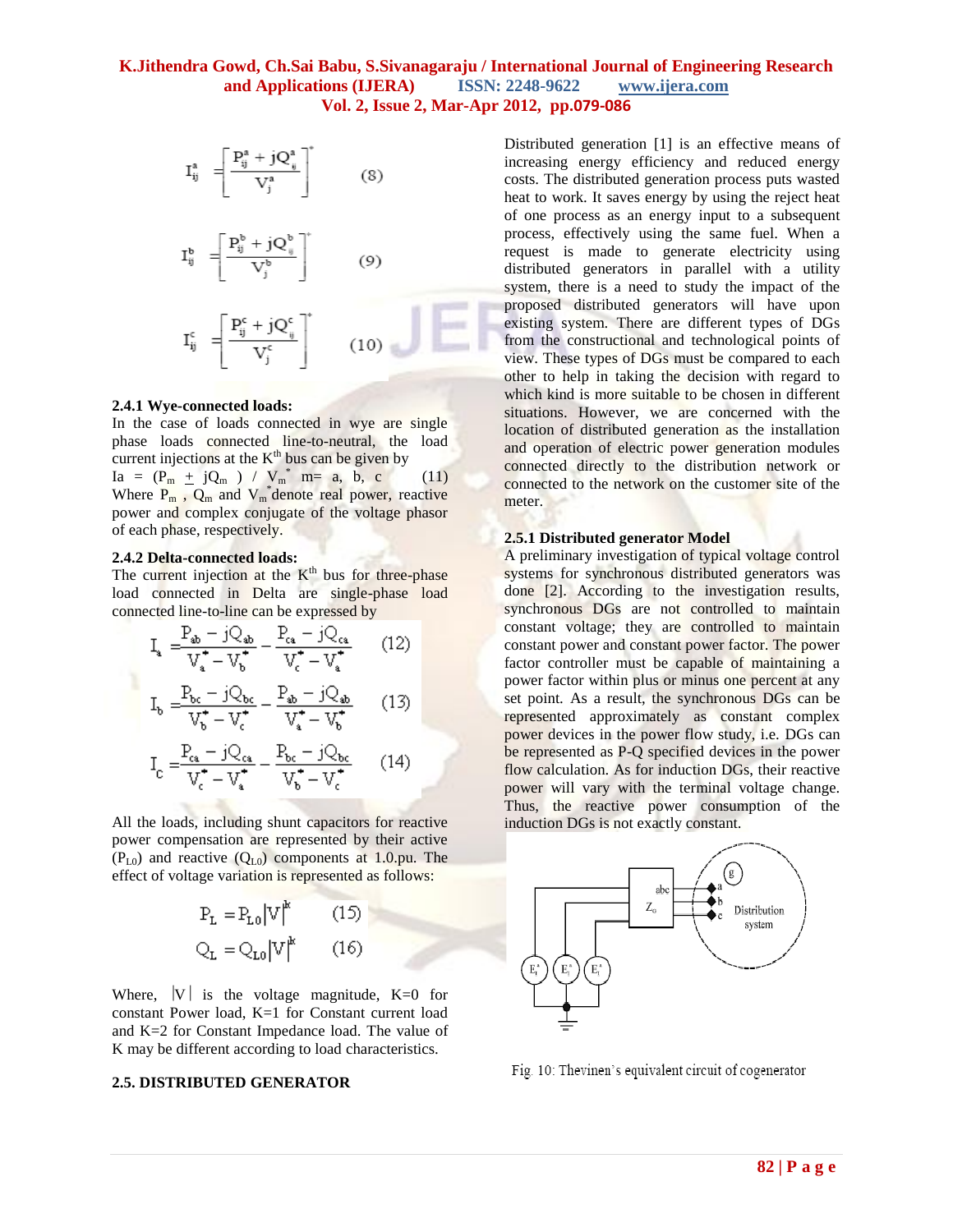$E_i^{abc}$  are the voltages behind sub transient,  $Z_i^{abc}$  is the sub transient impedance matrix. Based on the assumptions discussed above, we have

Total real power  $+p^b+p^c =$ Constant Total reactive power  $= Q_T = q^a + q^b + q^c =$  Constant The internal voltage  $\mathbf{E}_i^{\text{abc}}$  is a balanced three-phase voltage in both magnitude and angle, assuming a balanced design of the generator windings. A Norton equivalent circuit of Fig.10 is used to represent the distributed generator model shown in Fig.11.



Fig. 11: Norton's equivalent circuit of cogenerator

### **2.6. TRANSFORMER MODEL**

The impact of the numerous transformers in a distribution system is significant. Transformers affect system loss, zero sequence current, grounding method, and protection strategy.

The conventional transformer models [4] based on a balanced three phase assumption can no longer be considered suitable for unbalanced systems. Recent interest in unbalanced system phenomena has also produced a transformer model adaptable to the unbalanced problem which is well outlined in [13]. The model developed thus far can be applied directly to distribution power flow and short-circuit analysis. However, it is still not accurate for system loss analysis because the transformer core loss contribution to total system loss is significant [5]. To calculate total system loss, the core loss of the transformer must be included in the model. . To solve this problem, this paper introduces an implementation method in which artificial injection currents are used to make the system  $Y_{Bus}$  nonsingular.

#### **2.6.1 Derivation of Transformer Models**

A three-phase transformer is presented by two blocks shown in Fig. 12



Fig. 12: Overall proposed transformer model

One block represents the per unit leakage admittance matrix  $Y_T^{abc}$ , and the other block models the core loss as a function of voltage on the secondary side of the transformer.

The presence of the admittance matrix block is the major distinction between the proposed model and the model used in [4, 8]. In the proposed model, Dillon's model is integrated with the admittance matrix part. As a result, the copper loss, core loss, system imbalance, and phase shift characteristics are taken into account. The implementation method is introduced in the following sections. Po Ar

Impedance values:

$$
Z_1 = R_1 + j^* L_1 \t Z_2 = R_2 + j^* L_2 \t Z_m = j^* M
$$
  

$$
Z_1 = Z_3 = Z_5 \t Z_2 = Z_4 = Z_6
$$

**2.6.2. Copper Loss and Core Loss of Transformer:** The total loss of the transformer consists of core and copper losses, which is the difference between input and output powers. It is well known that for any Y- (ungrounded) or ∆-connected three-phase windings, the two-wattmeter method is often used to measure the power based on the voltages and currents of any two phases. For a Y-grounded three-phase winding, an additional wattmeter is necessary for the voltage and current of the third phase, or those of the zero sequence. Therefore, for a transformer without grounding on any side (primary and secondary), power loss is measured with eight signals (voltages and currents of two phases for each side). If the primary or/and the secondary are grounded, the power loss can be measured with ten or twelve signals. If we know the primary and secondary quantities (i.e. signals) of specified configuration, we can calculate power loss (or powers) by using measurement formulae [4].

$$
I_p^{abc} = Ypp * V_p^{abc} + Yps * V_s^{abc}
$$

 $I_s^{\text{abc}}$  is calculating by the load on the transformer. The formulae for core and copper loss for various connections of transformer [5] is shown in table 1.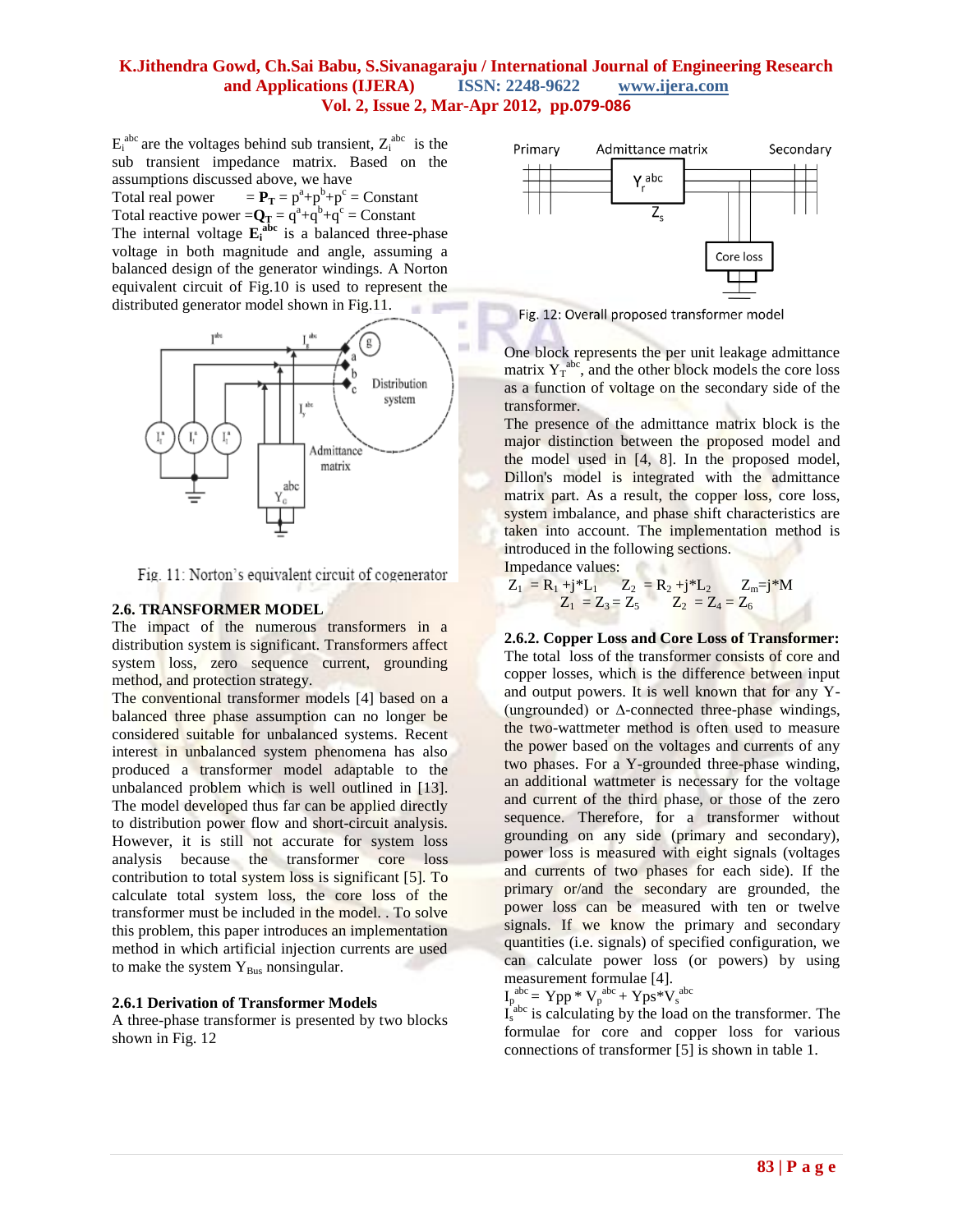|                           | $p_{\text{fe}}(t)$                   | $p_{cu}(t)$                                                                    |
|---------------------------|--------------------------------------|--------------------------------------------------------------------------------|
| Y-Y                       | $v_{AC}(i_A - i_a')$                 | $(v_{AC} - v_{ac}')$ $i'_a$                                                    |
| (or $\Delta$ - $\Delta$ ) | + $v_{BC}(i_B-i_b')$                 | $+(v_{BC}-v_{bc}')i'_{b}$                                                      |
| $\Delta$ -Y               | $v_{AC}(i_{Al}-i_{al})$              | $(v_{AC} - v_{an})$ $i_{al}'$                                                  |
|                           | $+v_{BC}(i_{Bl}$ - $i_{bl}$ ')       | $+(v_{BC}+v_{cn}) i_{bi}^{\prime}$                                             |
| $\Delta$ -Y <sub>0</sub>  | $v_{AC}(i_{Al}-i_{al})$              | $(v_{AC} - v_{an})i_{al}$                                                      |
|                           | $+v_{BC}(i_{Bl}$ - $i_{bl}$ ')       | + $(v_{BC} + v_{cn}^{\prime}) i_{bl}^{\prime} - v_{0}^{\prime} i_{b}^{\prime}$ |
| $Y-Y_0$                   | $v_{AC}(i_A - i'_a)$                 | $(v_{AC} - v_{ac}')$ $i'_a$                                                    |
|                           | + $v_{BC}(i_B - i_b') - v_{cn}'i_0'$ | $+ (v_{BC} - v_{bc}) i_b'$                                                     |
| $Y_0$ - $Y_0$             | $v_{An}(i_A - i_a)$                  | $(v_{An}v_{an})i'_a$                                                           |
|                           | $+ v_{Bn}(i_B - i_b)$                | + $(v_{Bn} - v_{bn}) i'_{b}$                                                   |
|                           | + $v_{Cn}(i_C - i_c)$                | + $(v_{Cn}$ - $v_{cn}^{\prime}) i_{c}^{\prime}$                                |

**IRON-CORE AND COPPER LOSSES OF THREE-PHASE TRANSFORMERS** 

TABLE 1

## **3. LOAD FLOW CALCULATION**

Consider the i<sup>th</sup> branch of the network



The receiving-end node voltage can be written as

 $V$  re(i) =  $V$  se(i) + I(i)Z(i) The equation is evaluated for

 $i = 1, 2, \ldots, \ldots, l_n$ .

Where n is the total number of branches.

Current through branch i is equal to the sum of the load currents of all the nodes beyond branch i plus the sum of the charging currents of all the nodes beyond branch i plus the sum of all injected capacitor currents of all the nodes and the sum of distributed generator currents at all nodes , i.e.

$$
I(i) = \sum_{j=1}^{m} I_{L}(IE(i, j)) + \sum_{j=1}^{m} I_{C}(IE(i, j))
$$
  
- 
$$
\sum_{j=1}^{m} I_{CC}(IE(i, j)) - \sum_{j=1}^{m} I_{G}(IE(i, j))
$$
 (17)

The real and reactive power loss of  $I<sup>th</sup>$  node is given by

 $P_{L}(i) = real \{ V(se(i)) - V(re(i)) \}$ . I(i) (18)  $Q_{I}(i) = \text{imag } \{ V(\text{se}(i)) - V(\text{re}(i)) \}$ . I(i) (19)

Initially, a constant voltage of all the nodes is assumed and load currents, charging currents, capacitor currents, and DG currents are computed. After currents have been calculated, the voltage of each node is then calculated. The real and reactive power losses are calculated. Once the new values of voltages of all the nodes are computed, convergence of the solution is checked. If it does not converge, then the load and charging currents are computed using the recent values of the voltages and the whole process is repeated.

The convergence criterion of the proposed method is that if, in successive iterations the maximum difference in voltage magnitude  $(D_{vmax})$  is less than 0.0001p.u, the solution has then converged. This solution method is known recursive voltage computation method. The flowchart of the method is represented below.

#### **Algorithm for load flow:**

- 1. Find the  $Z_{bus}$  (line impedance) and  $Y_{bus}$ (Branch charging admittance) for the system.
- 2. Consider the flat voltages at each node  $v(i)$ .
- 3. Load current  $I_L$  is calculated through 11, 12, 13 and 14 for corresponding loads of Y or delta connected.
- 4. Calculate shunt admittance branch current  $I<sub>C</sub>$  using 5.
- 5. Calculate the core losses of transformer using table.1.
- 6. Calculate capacitor currents  $I_{CC}$  using 7.
- 7. Calculate the Distributed currents  $I_{\nu}$ .
- 8. Now calculate total current I by combining all the above currents using 17.
- 9. Calculate receiving voltage as  $V_{re}(i)$ ,  $V$  re(i) =  $V$  se(i) + I(i)Z(i)  $DV(i) = abs(V(re(i))-v(i)$  $Dvmax = max(max(DV))$
- 10. If Dvmax>accuracy goto step 3, repeate the steps until the converged solution is obtained.
- 11. Calculate power losses using 18 and 19.

### **4. RESULTS AND DISCUSSION**

The problem is solved on IEEE 13 bus system [11] and IEEE 37 bus system [12] and the results are analyzed for three different cases.

**Case 1(No DG):** Power loss calculation without considering Distributed generator currents  $(I_{\varrho})$ .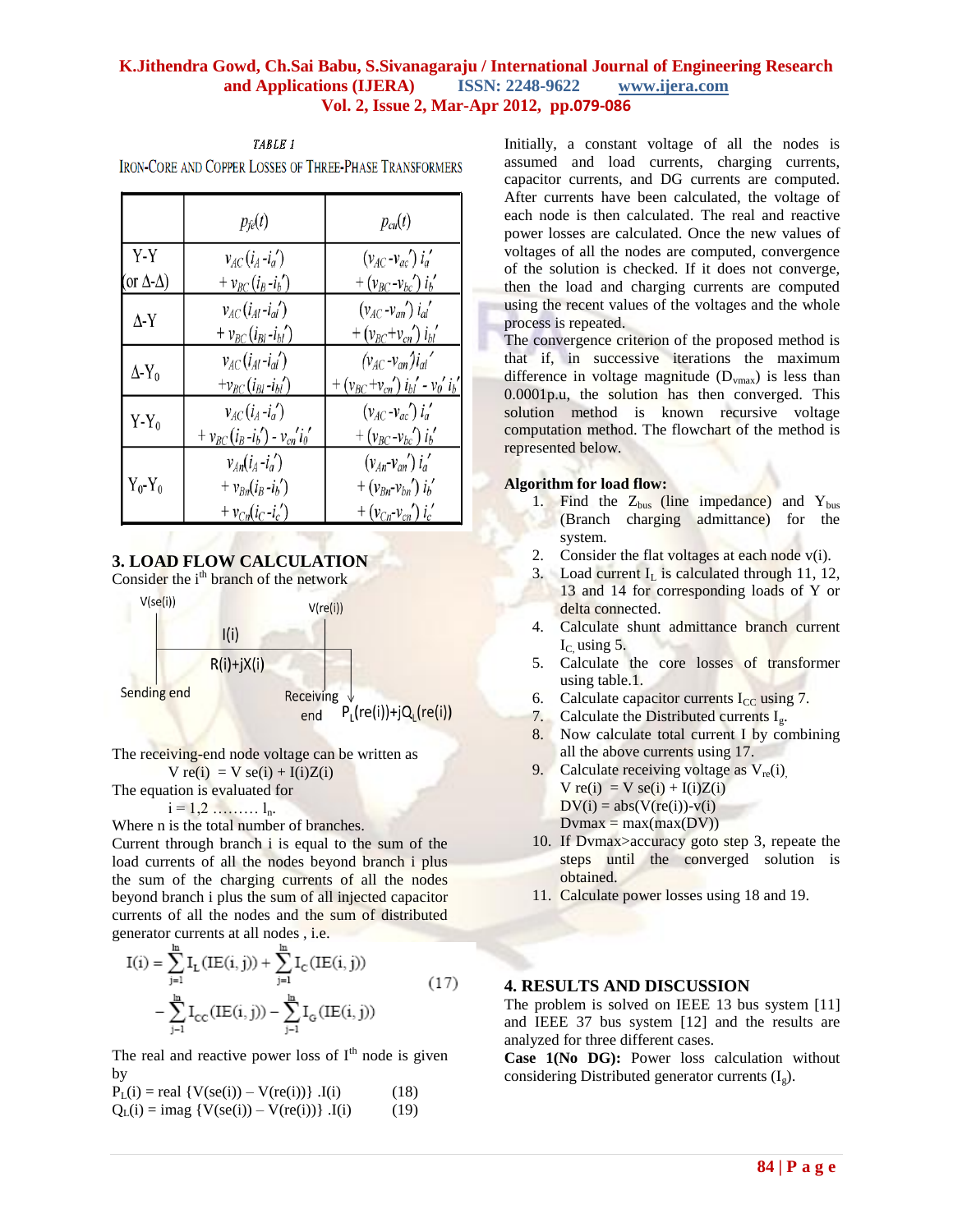**Case 2(single DG)**: Power loss calculation adding only one DG at appropriate place.

**Case 3(Multiple DGs)**: Power loss calculation including multiple DGs.

The placement of DG depends on the load. Normally DG is place nearer to loads at which the load in maximum. When considering multiple DGs the size of total DGs should not exceed 20% of the total load. Placing of DGs at appropriate place with appropriate sizes gives us better results.

### **5.1. TEST RESULTS**

The test system of IEEE 13-bus is considered and it has four load points, a transformer and two capacitor banks. Test system of 37-bus has 26 load points, one transformer and no capacitor banks. The systems are analyzed using MATLAB and the power losses are calculated.

In this section, using the proposed algorithm, performance is analyzed in three different approaches: no DG, single Dg and with multiple DGs.

The results represent exclusively the proposed formulation performance, without any additional errors, as due to measurement devices.

|  | <b>TABLE 2.</b> Power losses for 13-bus test system |
|--|-----------------------------------------------------|
|--|-----------------------------------------------------|

| DG Node<br>position              | $P_{loss}$ (MW) | Q <sub>loss</sub> (MVAR) |  |
|----------------------------------|-----------------|--------------------------|--|
| No DG                            | 47.2445         | 70.3552                  |  |
| $\mathcal{F}$                    | 38.3402         | 45.8922                  |  |
| 5                                | 40.2435         | 52.7097                  |  |
| 8                                | 170.1690        | $-28.3991$               |  |
| 9                                | 38.3402         | 45.8922                  |  |
| 11                               | 169.3725        | $-35.2106$               |  |
| 13                               | 299.6173        | $-114.1238$              |  |
| $3^{rd}$<br>and<br>$10^{\rm th}$ | 35.6386         | 37.8075                  |  |

Analyzing the results from table.2, it can be seen the proposed load flow algorithm affected by the DG positions. DG position at node 3 where maximum load is present gives minimal values for the power loss. Also at the node 10 where the unbalance load is present the power losses are minimum. From the lower values of power losses it can be said that the DG position should be at maximum load. As well as the multiple DGs give better results than that of single DGs. Multiple DGs at  $3<sup>rd</sup>$  and  $10<sup>th</sup>$  node give losses lesser than to single DG at  $3^{rd}$  and  $10^{th}$  node. It is also observed that unnecessary placement of DG in inappropriate places such as no load and minimal

load positions  $(8, 11 \text{ and } 13^{\text{th}} \text{ positions})$  may also lead to increase the power losses.

|  |  |  |  | <b>TABLE 3.</b> Power losses for 37-bus test system |
|--|--|--|--|-----------------------------------------------------|
|--|--|--|--|-----------------------------------------------------|

| DG<br><b>Node</b>                             | $P_{loss}$ (MW) | Q <sub>loss</sub> (MVAR) |  |
|-----------------------------------------------|-----------------|--------------------------|--|
| position                                      |                 |                          |  |
| No DG                                         | 19.9303         | 59.7969                  |  |
| 3                                             | 18.1624         | 57.6073                  |  |
| 7                                             | 15.2042         | 54.7712                  |  |
| 8                                             | 18.7803         | 58.7743                  |  |
| 10                                            | 18.0458         | 58.3738                  |  |
| 15                                            | 17.1224         | 55.8426                  |  |
| 20                                            | 18.0703         | 58.4069                  |  |
| 24                                            | 18.5984         | 58.6268                  |  |
| 30                                            | 17.5463         | 58.2327                  |  |
| 35                                            | 15.6545         | 54.7731                  |  |
| 37                                            | 14.8628         | 54.5119                  |  |
| $7th$ and $29th$                              | 11.5563         | 51.0651                  |  |
| $7th$ , 16 <sup>th</sup> and 29 <sup>th</sup> | 10.4498         | 49.5579                  |  |

For 37-bus system, from table.3, it is also observed that the power losses are minimum when placing DG at maximum load location i.e. at  $29<sup>th</sup>$  node. Considering multiple DGs at  $7<sup>th</sup>$  and  $29<sup>th</sup>$  lead to much decrease in losses compared to single DGs. Also multiple DGs at  $7<sup>th</sup>$ ,  $16<sup>th</sup>$  and  $29<sup>th</sup>$  shows more decrease in power losses.

## **5. CONCLUSION**

In this paper, a novel algorithm is presented to find the power losses using the mathematical modeling of the whole system components. The technique also can be used to find losses when distributed generators included.

The proposed technique consists of loads, capacitors, branches, transformer losses and distributed generators modeling. Test results show the benefits in placing of DG. Distributed generator plays a significant role on power losses of the unbalanced radial distribution systems. The placements of multiple DGs in appropriate places lead minimal losses compared to single DG. For several realistic distribution networks the effectiveness of the proposed method is explained with two different systems.

## **REFERENCES**

- [1]. W.El-Khattam, M.M.A.Salama , "Distributed generation Technologies, definitions and benefits", Electric Power Research 71 (2004) 119-128
- [2]. R. K. Singh and S. K. Goswami, "Optimal Siting and Sizing of Distributed Generations in Radial